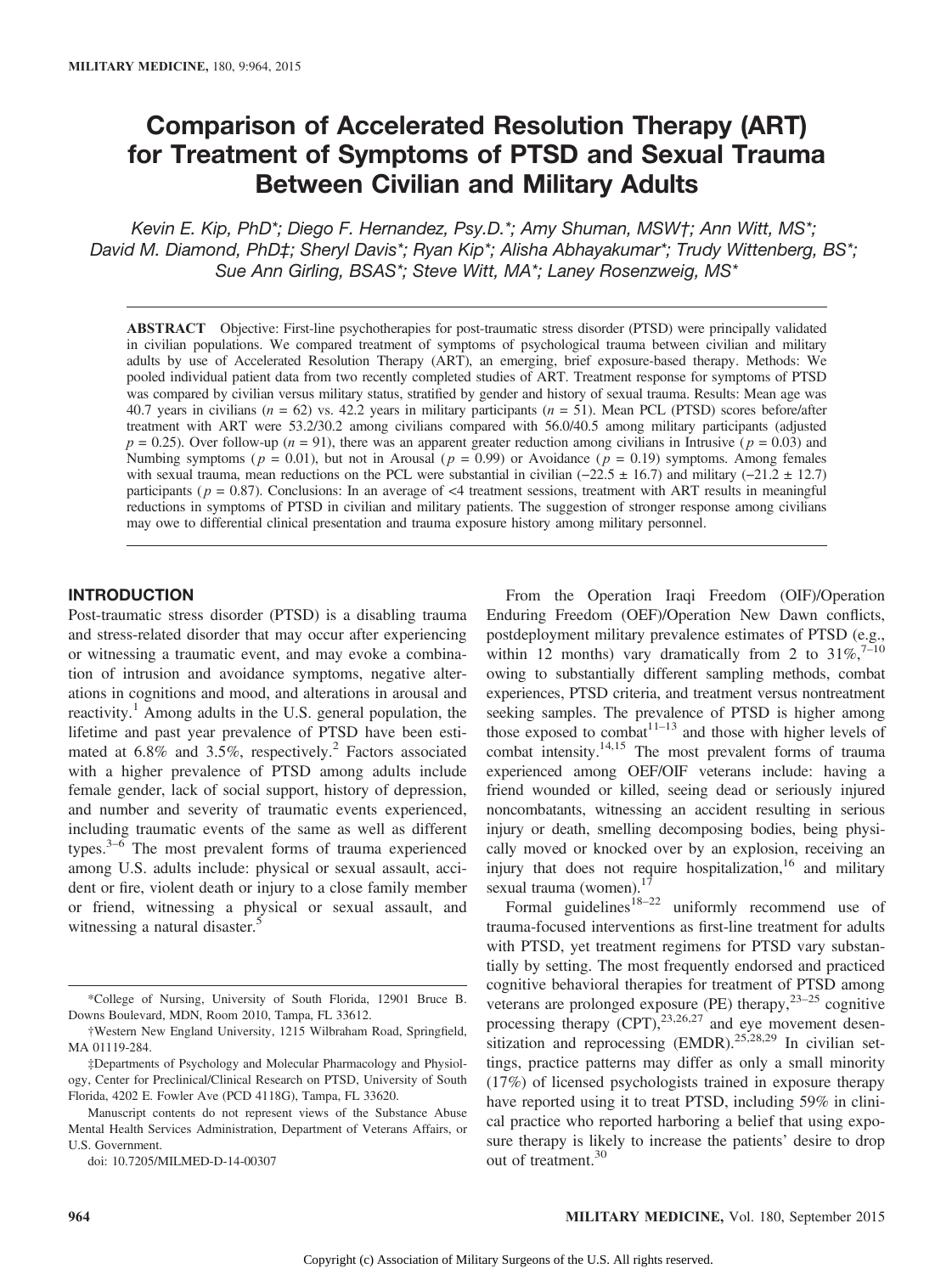Accelerated Resolution Therapy (ART) is an emerging, brief exposure-based therapy for PTSD that has been recently studied in both civilian and military populations.<sup>31,32</sup> Procedurally, ART is delivered in 1 to 5 sessions over an approximate 2-week timeframe. ART requires no homework or skills practice, reducing patient commitment time by more than 50% when compared to PE, CPT, and EMDR. Recent collection of empirical data from both civilians and military personnel treated with ART were based on essentially identical treatment and outcome assessment protocols,  $31,32$  thereby allowing formal comparison of clinical presentation and treatment response. Our underlying hypothesis in pooling individual patient data from the two published studies of ART was that treatment response for symptoms of PTSD, including sexual trauma, would be similar between civilians and military personnel, despite a potentially more complex clinical profile among military personnel, as well as potentially differential types of trauma exposure.

#### **METHODS**

The first published study of ART, hereafter referred to as the "civilian" study, was an uncontrolled prospective cohort study of 80 adults, of whom, 66 (82.5%) completed the full course of treatment with ART including initial posttreatment assessment, and 54 of the 66 completers (81.8%) provided 2-month follow-up data. The second published study of ART, hereafter referred to as the "military" study, was a two-group randomized controlled trial with 29 participants initially assigned to the ART intervention and 28 assigned to a brief (2 session) Attention Control (AC) regimen. Participants randomly assigned to AC were offered treatment (crossover) with ART upon completion of the AC regimen. Of the 57 participants, 50 (87.7%) started treatment with ART and 47 of the 50 (94.0%) completed treatment. Of these 47 treatment completers, 38 (80.9%) provided 3-month follow-up data. The inclusion criteria and screening instruments used for enrollment were very similar between the two studies, and recruitment methods were similar, as previously published. $31,32$  Both studies were approved by the USF Institutional Review Board and all participants provided written informed consent. At pre- and posttreatment and follow-up assessment, participants received \$20 and \$50 in the civilian and military studies, respectively. Of note, 6 participants in the "civilian" study were veterans with traumas specific to their military service, and hence, included in the analysis as if from the "military" study.

# Screening and Data Collection

Participants were instructed by the study coordinator to complete the 17-item PCL (PTSD) checklist,<sup>33,34</sup> ART Intake Questionnaire, and the Psychiatric Diagnostic Screening Questionnaire (PDSQ).35,36 Completion and scoring of the PCL and PDSQ were followed by a clinical interview between the participant and an ART clinician to determine

study eligibility. After enrollment, and in addition to the screening instruments completed, baseline data collection included a demographic and brief medical history questionnaire, as well as classification of the primary type of trauma for which treatment was sought. The 17-item PCL-C/PCL-M instrument was completed pretreatment, posttreatment, and at 2- or 3-month follow-up (depending on "civilian" or "military" study) and serves as the primary outcome variable for this analysis.

## ART Intervention

For both studies, and as previously described,  $37$  the ART intervention was delivered in 1 to 5 sessions approximately 60 to 75 minutes each in duration, and consisted of imaginal exposure (IE), imagery rescripting, and use of bilateral eye movements. The ART protocol was delivered in accord with the 4 core components used in the majority of A-level traumafocused psychotherapies<sup>38</sup>: narrative component, "in vivo" and/or IE, cognitive restructuring, relaxation/stress modulation.

#### Statistical Methods

Demographic, health behavior, and presenting clinical characteristics were compared by civilian versus military status by use of Student's t-tests for continuous variables and Fisher's exact test for categorical variables. Analyses were based on those with pre- and post-ART treatment data and were conducted overall and stratified by gender and sexual trauma. The primary study outcome was pre- to posttreatment change on the PCL Checklist including the total score and the 4 PCL subscale scores consisting of: Intrusion (5 items), Arousal (5 items), Avoidance (2 items), and Numbing (5 items). Analysis of covariance models were fit to evaluate treatment response (PCL score and subscale scores) by civilian versus military status with statistical adjustment for relevant covariates. Linear mixed models specifying a compound symmetry correlation structure were fit to compare the slope of treatment response over time by civilian versus military status adjusted for relevant covariates. A two-sided *p*-value of  $\langle 0.05 \rangle$  was used to define statistical significance.

# RESULTS

The mean age was  $40.7 \pm 9.2$  years among civilians versus 42.2  $\pm$  12.9 among military participants ( $p = 0.48$ ) (Table I). Female military participants were nearly 7 years older, on average, than civilian female participants ( $p = 0.06$ ). The most prominent difference between the civilian and military study groups was 85.5% representation of females in the civilian study versus 15.7% in the military study ( $p < 0.0001$ ). Compared to military participants, civilian participants were less likely to have a history of head trauma (6.5% vs. 35.3%,  $p = 0.0002$ ). Female military participants were more likely than female civilian participants to be taking antidepressant (62.5% vs. 24.5%,  $p = 0.04$ ) and pain reduction medications (62.5%) vs. 7.6%,  $p < 0.0001$ ) at study entry. The mean number of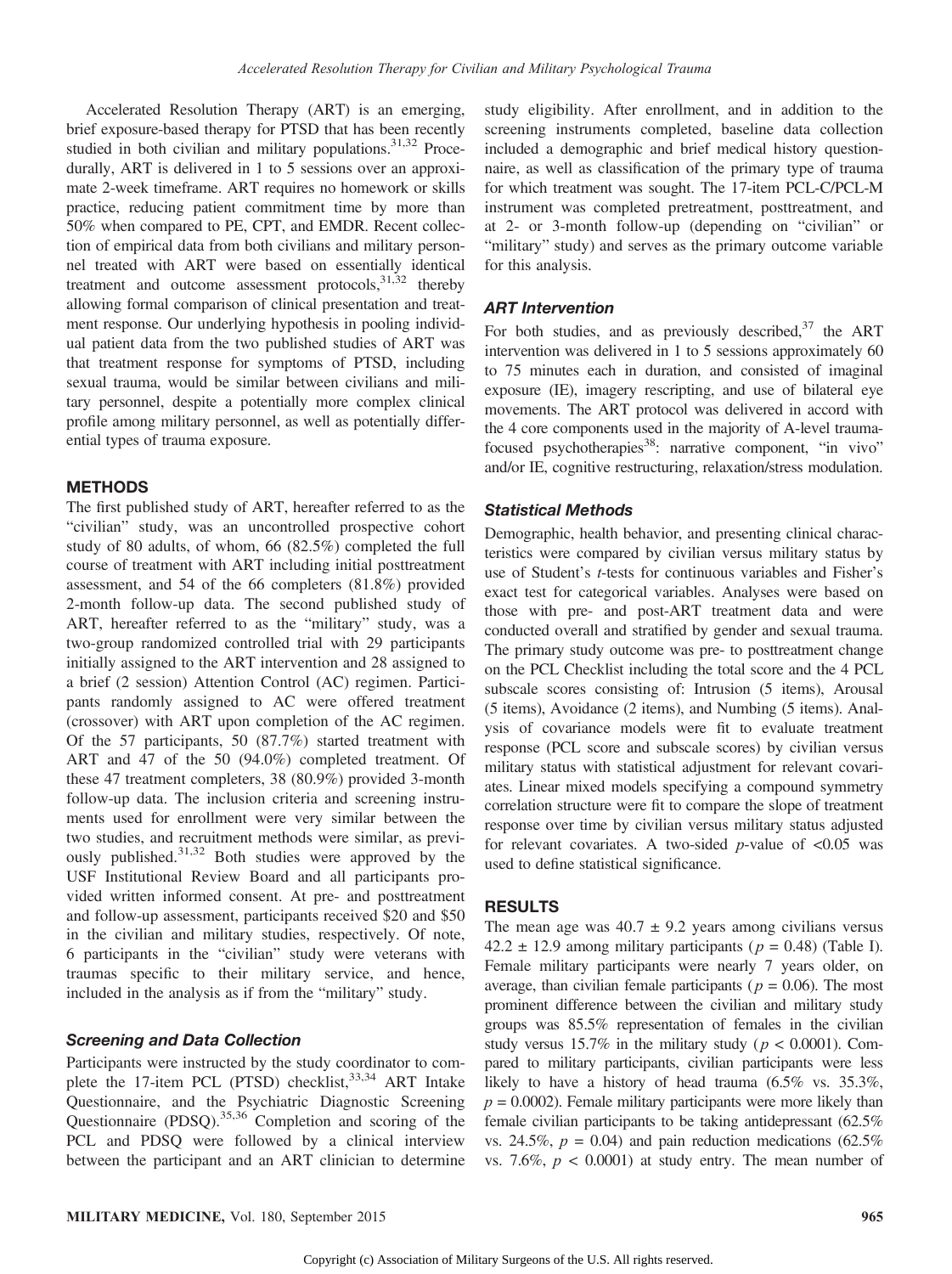|                                        | Female             |                   |            | Male              |                    |            | All                |                    |            |
|----------------------------------------|--------------------|-------------------|------------|-------------------|--------------------|------------|--------------------|--------------------|------------|
| Characteristic                         | Civ.<br>$(n = 53)$ | Mil.<br>$(n = 8)$ | $p$ -value | Civ.<br>$(n = 9)$ | Mil.<br>$(n = 43)$ | $p$ -value | Civ.<br>$(n = 62)$ | Mil.<br>$(n = 51)$ | $p$ -value |
| Age (Mean $\pm$ SD)                    | $40.6 \pm 9.3$     | $47.3 \pm 8.3$    | 0.06       | $41.2 \pm 9.4$    | $41.3 \pm 13.5$    | 0.99       | $40.7 \pm 9.2$     | $42.2 \pm 12.9$    | 0.48       |
| Caucasian Race $(\% )$                 | 86.8               | 87.5              | 1.0        | 100.0             | 83.7               | 0.33       | 88.8               | 84.3               | 0.58       |
| Hispanic Ethnicity (%)                 | 37.2               | 25.0              | 0.70       | 0.0               | 9.3                | 1.0        | 31.7               | 11.8               | 0.01       |
| More than High School Education $(\%)$ | 73.6               | 100.0             | 0.18       | 55.6              | 76.7               | 0.23       | 71.0               | 80.4               | 0.28       |
| History of Head Trauma (%)             | 3.8                | 37.5              | 0.01       | 22.2              | 34.9               | 0.70       | 6.5                | 35.3               | 0.0002     |
| 5 or More Traumatic Memories (%)       | 54.7               | 62.5              | 1.0        | 33.3              | 41.9               | 0.72       | 51.6               | 45.1               | 0.57       |
| Prior Psychotherapy for PTSD $(\%)$    | 73.1               | 87.5              | 0.67       | 44.4              | 65.1               | 0.28       | 68.9               | 68.6               | 1.0        |
| Individual Psychotherapy               | 64.2               | 87.5              | 0.25       | 44.4              | 55.8               | 0.72       | 61.3               | 60.8               | 1.0        |
| Group Psychotherapy                    | 17.0               | 37.5              | 0.18       | 0.0               | 20.9               | 0.33       | 14.5               | 23.5               | 0.24       |
| Current use of Rx Medications $(\%)$   |                    |                   |            |                   |                    |            |                    |                    |            |
| Antianxiety                            | 22.6               | 37.5              | 0.39       | 22.2              | 26.2               | 1.0        | 22.6               | 28.0               | 0.14       |
| Antidepressant                         | 24.5               | 62.5              | 0.04       | 11.1              | 35.7               | 0.24       | 22.6               | 40.0               | 0.06       |
| Sleep Medication                       | 9.4                | 25.0              | 0.23       | 0.0               | 7.1                | 1.0        | 8.1                | 10.0               | 0.75       |
| Pain Reduction                         | 7.6                | 62.5              | < 0.0001   | 0.0               | 11.9               | 0.57       | 6.4                | 20.0               | 0.04       |
| <b>Total ART Sessions</b>              | $3.7 \pm 1.1$      | $4.2 \pm 3.4$     | 0.21       | $3.9 \pm 1.2$     | $3.6 \pm 1.1$      | 0.46       | $3.8 \pm 1.1$      | $3.7 \pm 1.1$      | 0.73       |

**TABLE I.** Demographic and Health Behavior Characteristics by Civilian Versus Military Status and Gender

ART sessions received was similar between civilian versus military participants  $(3.8 \pm 1.1 \text{ vs. } 3.7 \pm 1.1, p = 0.73)$ .

ian participants, with the most notable difference in female military participants.

#### Presenting Clinical Characteristics

At study entry, mean score on the 17-item PCL was nominally higher in military versus civilian participants (56.0  $\pm$ 14.8 vs. 53.2  $\pm$  12.2,  $p = 0.27$ ). This was attributed to higher mean scores on the Arousal subscale of the PCL (18.0  $\pm$  4.5 vs.  $14.5 \pm 5.2$ ,  $p = 0.0003$ ) (Table II), and was most evident in female military participants (19.0  $\pm$  4.7 vs. 14.4  $\pm$  5.0,  $p = 0.02$ ). Sleep impairment scores were significantly higher in military participants  $(12.3 \pm 4.2 \text{ vs. } 9.0 \pm 4.3,$  $p = 0.0001$ ). In aggregate, military participants tended to present with a more severe clinical presentation than civil-

#### Primary Trauma Exposure

In the civilian study, the primary trauma for which treatment was sought included: experiencing violent or abusive crime (51%), loss of a loved one (29%), divorce (11%), and chronic or acute illness (10%). Among female civilians, 26.4% reported sexual trauma as their primary trauma. In the military study, the primary trauma for which treatment was sought included: witnessing death, execution and/or major injuries (38%), improvised explosive device blast or combat explosion (34%), sexual trauma (11%), homicide of a civilian (4%), or experiencing 3 or more major traumas (13%). Among the

TABLE II. Presenting Clinical Characteristics by Civilian Versus Military Status and Gender

|                                  | Female          |                 |            | Male            |                 |            | All             |                 |            |
|----------------------------------|-----------------|-----------------|------------|-----------------|-----------------|------------|-----------------|-----------------|------------|
|                                  | Civ.            | Mil.            |            | Civ.            | Mil.            |            | Civ.            | Mil.            |            |
| Characteristic                   | $(n = 53)$      | $(n = 8)$       | $p$ -value | $(n = 9)$       | $(n = 43)$      | $p$ -value | $(n = 62)$      | $(n = 51)$      | $p$ -value |
| PCL, Total Score (Mean $\pm$ SD) | $53.1 \pm 11.8$ | $59.0 \pm 19.5$ | 0.43       | $53.3 \pm 15.3$ | $55.4 \pm 14.0$ | 0.69       | $53.2 \pm 12.2$ | $56.0 \pm 14.8$ | 0.27       |
| PCL Intrusion Scale (5 Items)    | $16.2 \pm 4.2$  | $16.1 \pm 6.9$  | 0.96       | $15.0 \pm 4.7$  | $16.0 \pm 4.8$  | 0.55       | $16.1 \pm 4.3$  | $16.1 \pm 5.1$  | 0.99       |
| PCL Arousal Scale (5 Items)      | $14.4 \pm 5.0$  | $19.0 \pm 4.7$  | 0.02       | $15.1 \pm 6.8$  | $17.8 \pm 4.5$  | 0.14       | $14.5 \pm 5.2$  | $18.0 \pm 4.5$  | 0.0003     |
| PCL Avoidance Scale (2 Items)    | $6.6 \pm 2.2$   | $7.1 \pm 2.8$   | 0.53       | $5.9 \pm 2.3$   | $6.7 \pm 2.4$   | 0.34       | $6.5 \pm 2.2$   | $6.8 \pm 2.5$   | 0.45       |
| PCL Numbing Scale (5 Items)      | $15.8 \pm 4.6$  | $16.8 \pm 6.9$  | 0.63       | $17.3 \pm 5.1$  | $14.8 \pm 5.2$  | 0.19       | $16.0 \pm 4.7$  | $15.1 \pm 5.4$  | 0.15       |
| CES-D (Depression)               | $27.4 \pm 11.6$ | $32.9 \pm 17.9$ | 0.26       | $30.1 \pm 13.9$ | $25.7 \pm 13.1$ | 0.37       | $27.8 \pm 11.8$ | $26.8 \pm 14.0$ | 0.68       |
| Brief Symptom Inventory          | $30.1 \pm 14.0$ | $30.5 \pm 18.9$ | 0.94       | $29.3 \pm 19.1$ | $24.7 \pm 16.6$ | 0.46       | $30.0 \pm 14.7$ | $25.6 \pm 16.9$ | 0.15       |
| <b>Aggression Questionnaire</b>  | $72.0 \pm 20.2$ | $61.0 \pm 48.3$ | 0.15       | $79.7 \pm 19.1$ | $83.3 \pm 22.6$ | 0.66       | $73.1 \pm 20.1$ | $79.8 \pm 23.0$ | 0.10       |
| Pittsburgh Sleep Quality         | $9.1 \pm 4.3$   | $14.6 \pm 4.0$  | 0.001      | $8.8 \pm 4.5$   | $11.9 \pm 10.6$ | 0.05       | $9.0 \pm 4.3$   | $12.3 \pm 4.2$  | 0.0001     |
| Index (PSOI)                     |                 |                 |            |                 |                 |            |                 |                 |            |
| AUDIT (Alcohol Use)              | $2.6 \pm 3.1$   | $5.5 \pm 7.9$   | 0.34       | $5.2 \pm 7.5$   | $5.4 \pm 6.9$   | 0.96       | $3.0 \pm 4.1$   | $5.4 \pm 7.1$   | 0.03       |
| Psychiatric Diagnostic           | $53.5 \pm 8.1$  | $58.6 \pm 11.5$ | 0.13       | $52.8 \pm 10.1$ | $53.3 \pm 9.6$  | 0.88       | $53.4 \pm 8.4$  | $54.2 \pm 10.0$ | 0.68       |
| Screening Questionnaire (PDSQ)   |                 |                 |            |                 |                 |            |                 |                 |            |
| Score (Mean $\pm$ SD) (T-Score)  |                 |                 |            |                 |                 |            |                 |                 |            |

CES-D: Center for Epidemiologic Studies Depression Scale.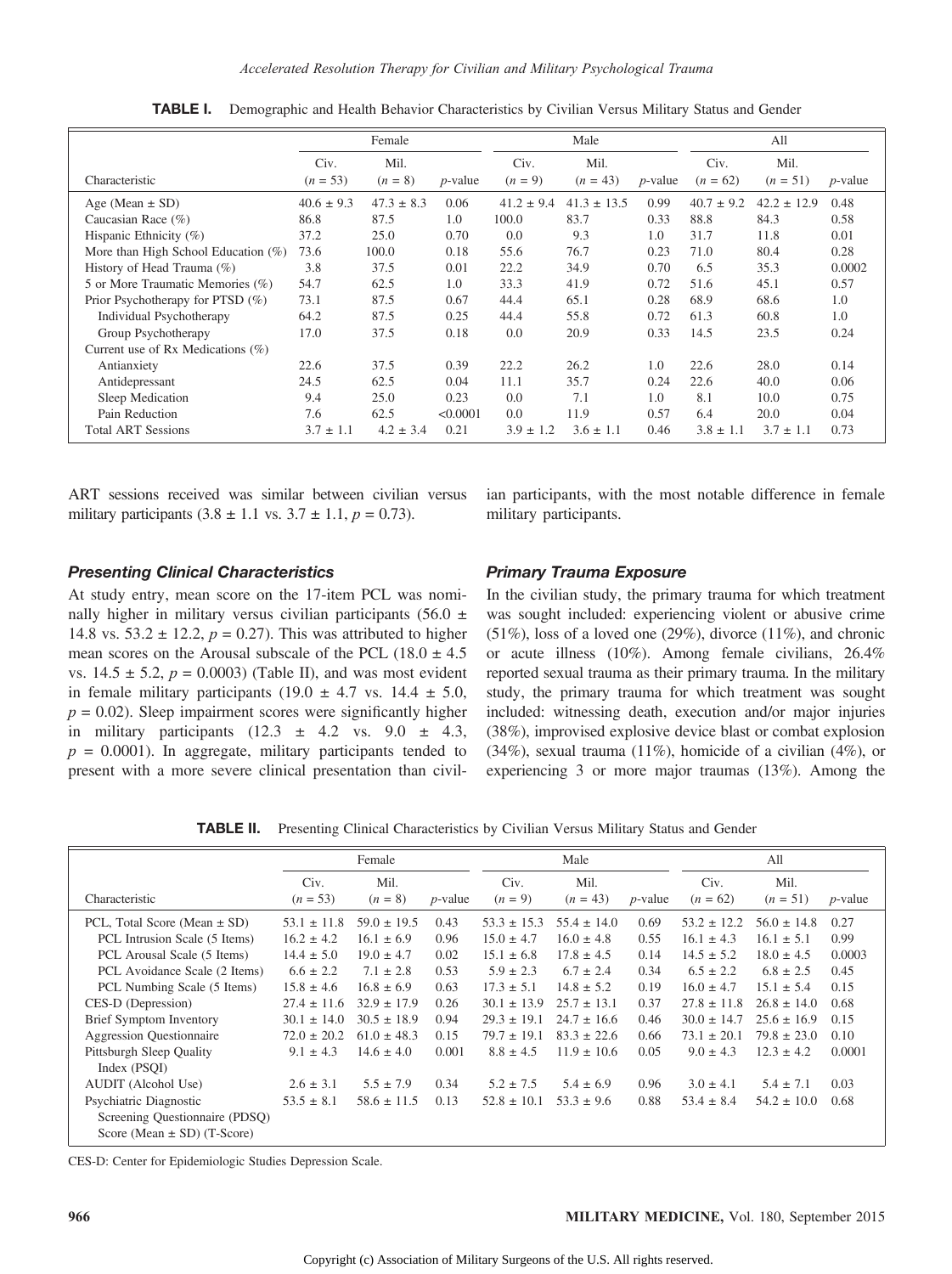

FIGURE 1. Mean PCL total scores before (Pre) ART treatment, after (Post) ART treatment, and follow-up (FU). Plot of mean scores on the 17-item PCL checklist before treatment with ART (Pre), after treatment with ART (Post), and at 2- or 3-month follow-up assessment (FU) by civilian versus military status and gender. The shaded rectangles depict mean scores with the lower and upper filled circles depicting the limits of the 95% confidence interval. The numbers in parentheses reflect the sample size in the analysis. P-values are from linear mixed models comparing civilian versus military treatment response adjusted for PDSQ-T score, history of head trauma, PSQI score, and gender (for nonstratified models).

8 military females, 6 (75.0%) reported military sexual trauma as their primary trauma.

## Initial Treatment Response with ART

Mean scores on the 17-item PCL before and after treatment with ART were  $53.2 \pm 12.3$ ,  $30.2 \pm 11.2$  among civilians compared to  $56.0 \pm 14.8$ ,  $40.5 \pm 17.2$  among military participants. Statistical adjustment for baseline PCL score, PDSQ score, and gender revealed a greater mean reduction on the PCL in civilian participants (partially adjusted  $p = 0.02$ ). However, after further adjustment for history of head trauma and sleep quality, the difference in initial treatment response was no longer significant (fully adjusted  $p = 0.25$ ). In examining subscales of the PCL, mean reductions in Intrusion symptoms were greater in civilians (16.2  $\pm$  4.3, 8.6  $\pm$  3.0) than in military participants (16.2  $\pm$  5.0, 11.6  $\pm$  5.5) (partially adjusted  $p = 0.02$ ), as were mean reductions in Numbing symptoms  $(16.0 \pm 4.8, 9.4 \pm 4.1)$  versus  $(15.7 \pm 5.6, 11.3 \pm 5.6)$  (partially adjusted  $p = 0.02$ ). However, after further adjustment for history of head trauma and sleep quality, the differences were no longer significant (fully adjusted  $p = 0.22$  for both comparisons). Thus, both civilian and military participants experienced substantial reductions in symptoms of PTSD, with somewhat greater reductions among civilians.

## Post and Full Treatment Response with ART

Reductions in symptoms of PTSD after completing ART were generally maintained or indicated slight improvement at 2/3-month follow-up (Fig. 1). In a fully adjusted linear mixed model, there was a trend for a steeper reduction in symptoms of PTSD across the full study period among civilian participants ( $p = 0.06$ ). Further examination by the PCL subscales suggested that the apparent steeper reduction among civilians centered on reductions in Intrusive (Fig. 2a,  $p = 0.03$ ) and Numbing symptoms (Fig. 2d,  $p = 0.01$ ), and similar reduction in Arousal ( $p = 0.99$ ) and Avoidance  $(p = 0.19)$  symptoms. The somewhat steeper reduction in Intrusive and Arousal symptoms among civilian participants was largely driven by only modest reductions in symptoms among the 8 female military participants who generally presented with the most severe clinical presentation at study entry. Full treatment response by use of ART was similar among civilian and military male participants for the PCL and 4 subscales.

#### Treatment of Sexual Trauma (Females)

Of the 14 females with civilian sexual trauma (CST), 11 provided 2-month follow-up data. Mean scores on the PCL-C at the 3 assessments were  $52.9 \pm 12.1$ ,  $30.4 \pm 12.7$ ,  $24.5 \pm 8.9$ , respectively. Of the 6 females with military sexual trauma (MST), 5 provided 3-month follow-up data. Mean scores on the PCL-M at the 3 assessments were  $68.7 \pm 8.2$ ,  $47.5 \pm 1$ 16.3, and  $44.8 \pm 15.2$ , respectively. The baseline mean PCL score of  $68.7 \pm 8.2$  for females with MST was significantly higher than the mean PCL score of  $52.9 \pm 12.1$  for females with CST ( $p = 0.01$ ). As seen in Figure 3, 10 of 14 females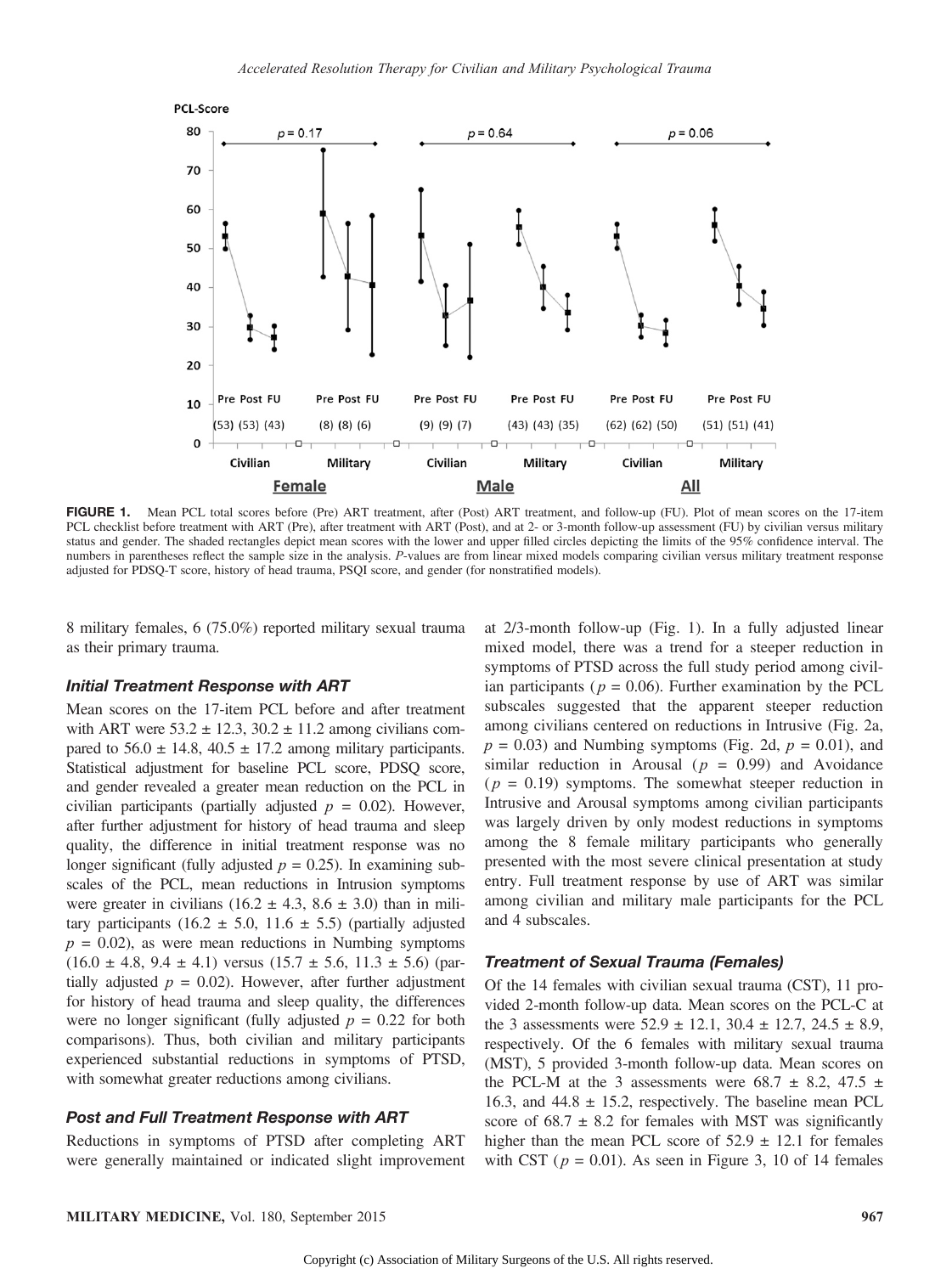

FIGURE 2. Mean PCL subscale scores before (Pre) ART treatment, after (Post) ART treatment, and follow-up (FU). Plot of mean scores on subscales of the 17-item PCL checklist before treatment with ART (Pre), after treatment with ART (Post), and at 2- or 3-month follow-up assessment (FU) by civilian versus military status and gender. The shaded rectangles depict mean scores with the lower and upper filled circles depicting the limits of the 95% confidence interval. The numbers in parentheses reflect the sample size in the analysis. P-values are from linear mixed models comparing civilian versus military treatment response adjusted for PDSQ-T score, history of head trauma, PSQI score, and gender (for non-stratified models). (A) 5-item Intrusion subscale. (B) 5-item Arousal subscale. (C) 2-item Avoidance subscale. (D) 5-item Numbing subscale.



FIGURE 3. Change in PCL scores before and after treatment with ART in females with sexual trauma. Plot of change scores on the PCL checklist before and after treatment with Accelerated Resolution Therapy (ART) among female civilians with sexual trauma (left side) versus female military participants with sexual trauma (right side). Each vertical line represents the response of an individual participant. The dashed horizontal line represents a clinically meaningful and reliable reduction of  $\geq 10$  points on the PCL.

(71.4%) who completed treatment with ART for CST had a reduction of  $\geq 10$  points on the PCL, a cut point used to define statistical and clinically meaningful change (improvement).<sup>39</sup> Similarly, 4 of the 6 females (66.7%) who completed treatment with ART for MST had a reduction of  $\geq 10$  points on the PCL.

#### **DISCUSSION**

ART is an emerging, brief psychotherapy developed and delivered with the 4 core components used in the majority of A-level trauma-focused psychotherapies: (narrative component, "in vivo" and/or IE, cognitive restructuring, and relaxation/stress modulation).<sup>38</sup> To our knowledge, this is the first study to empirically compare a trauma-focused psychotherapy (i.e., ART) using 2 separate moderately large samples of civilian and military participants (including some active duty), and a nearly identical study protocol and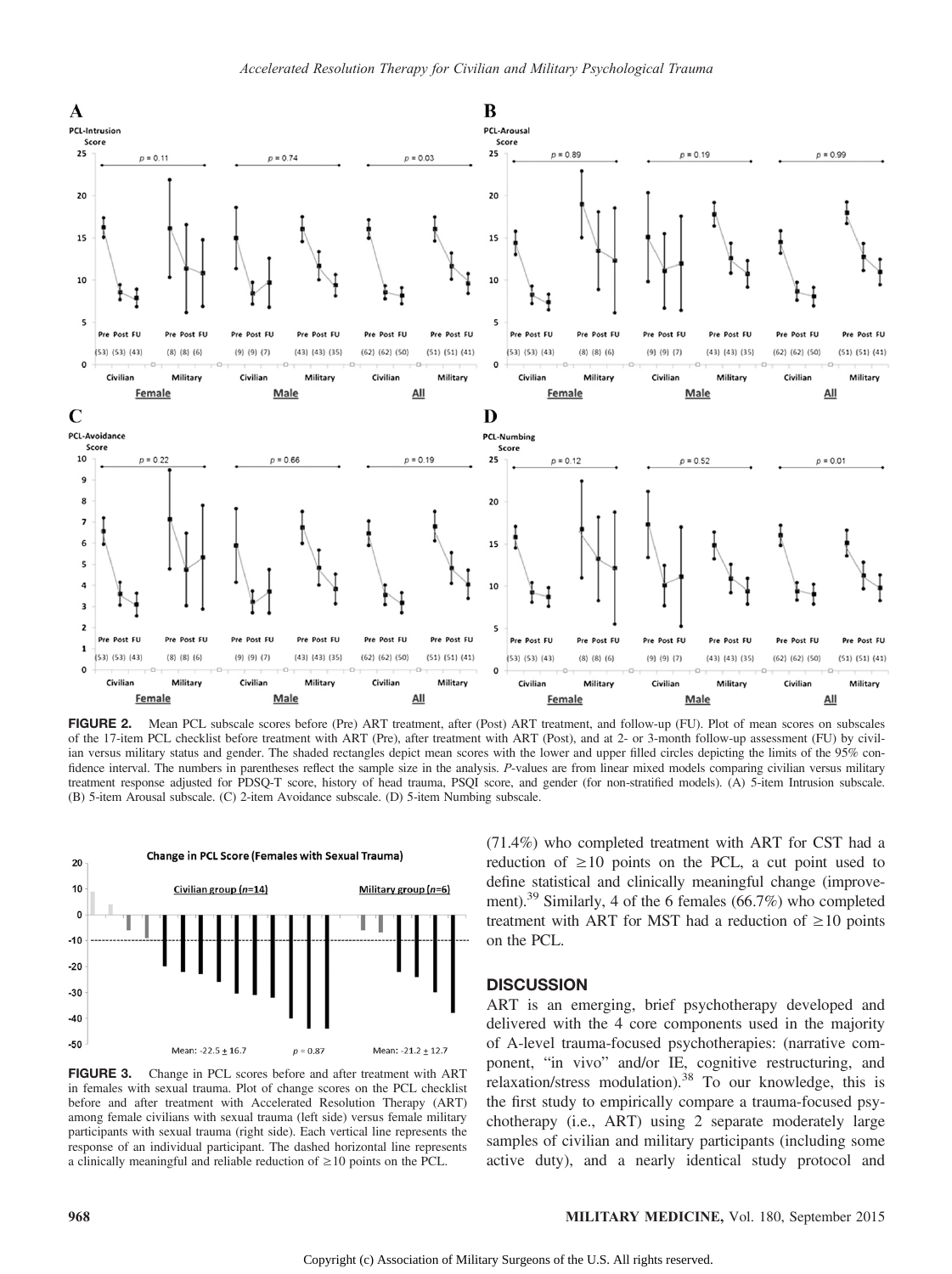methods of assessment. In our two study populations, clinical presentations were somewhat similar, although, military participants presented with a higher prevalence of head trauma and overall poorer sleep quality, as well as higher levels of arousal on items from the 17-item PCL checklist. Taking into account clinical presentation, the magnitude of reductions in symptoms of PTSD overall and by type (subscale) after treatment with ART and at 2/3-month follow-up were relatively similar between civilian and military participants. However, there was suggestion of steeper decline in PTSD symptoms of intrusiveness and numbing among civilians compared with military participants, a finding that seemed to be driven by a somewhat less profound clinical response among the 8 military females in the analysis. This small subset of female military participants tended to present with a severe clinical phenotype, including 75% who presented with MST. From this analysis, we cannot rule out the possibility of both residual confounding and imprecise estimates.

#### Civilian Versus Military PTSD

Whereas we postulated a comparable treatment response of ART in reducing symptoms of PTSD among civilian and military participants, there are theoretical reasons to potentially expect otherwise, and may help explain the suggestion for somewhat stronger results observed in civilians. First, combat and operational trauma is often multidimensional and extensive<sup>40</sup> with prolonged periods of stress, anxiety, and hardship, $41$  and with multiple traumatic and distressing events experienced during the course of deployment.<sup>15</sup> Moreover, traumatic exposures may differ markedly from civilian traumas including witnessing of intense human suffering and cruelty, killing others in the line of duty, or perpetrating nonsanctioned violence.<sup>42</sup> These different types of experiences may lead to different emotional sequelae, ranging from prototypical fear- and anxiety-based reactions, to less well-appreciated reactions in the trauma arena, such as guilt and shame from moral injury,<sup>43</sup> and prolonged grief disorder.<sup>44,45</sup> Indeed, potentially morally injurious experiences, including but not limited to killing and wounding of others, are associated with development of combat-related PTSD.<sup>46,47</sup> In focusing on treatment of active duty service members, Steenkamp et al.<sup>42</sup> suggest that conventional PE and CPT, which were developed mainly with civilians, may not sufficiently address the phenomenology of combat and operational trauma in active duty troops.

Second, sexual assault may be a particularly virulent form of trauma when occurring within a military environment. Specifically, the risk for developing PTSD after sexual assault is substantially higher among military women compared to civilian women.48,49 In addition, women with MST compared to CST present with worse psychiatric symptoms and alcohol abuse.<sup>49</sup> The more severe clinical phenotype seen in female MST is likely influenced by the nature of the perpetrator–victim relationship<sup>50</sup> in addition to being in a controlled work environment. In particular, when a female soldier is sexually assaulted within the military, her trust is shattered from both a personal perspective and a military system perspective.<sup>49</sup> Being in a military environment may involve frequent interaction with the perpetrating co-worker, often of higher rank, and with limited to no recourse for the victim to quit or be transferred. This may increase traumatization and preclude the opportunity to process the trauma.<sup>49</sup>

## Clinical Implications and Application of ART

The favorable and relatively similar magnitude of treatment results observed between civilian and military participants in our analysis align with how the ART protocol is delivered and the ability to treat multiple traumas in just a few sessions. First, for persons with multiple traumas, the typical protocol with ART is to treat the few "major" traumas that are most severe in terms of producing symptomatology, as opposed to individually treating all traumas. In our clinic, this approach has been particularly relevant for some members of the U.S. Special Operations Forces who have presented with a large number of varied, intense traumatic experiences. While not empirically tested, treatment of the most prominent traumas (e.g., top 3) with ART appears to have a generalizing effect on the remaining traumas. Moreover, the "Bonfire" intervention in the ART protocol allows the patient to imagine "throwing into a bonfire" all traumatic scenes that were not specifically treated within individual ART sessions. In addition, during the IE and imagery rescripting elements of the ART protocol, the participant does not need to verbally describe details of their traumas. This may be particularly useful to military personnel reluctant to verbally share specific trauma details because of concerns of confidentiality and the sensitive nature of the trauma (e.g., MST). Moreover, ART's use of metaphors and gestalt therapy may be particular relevant to military trauma, such as recovering from complicated grief by use of imagery and rescripting, such as "saying good-bye" to a lost friend or comrade.

Although brief therapy is preferable over longer treatment regimens, assuming equal efficacy and sustainability, this is particularly germane for active duty service members who have demanding training regimens, must prepare for subsequent deployments, and must maintain a "mission-ready" mindset. In this regard, in 2007, Congress appropriated funds (not the funding source of the present study) to pilot promising service specific mental health interventions for combat-related PTSD. One intervention recently examined is Adaptive Disclosure, a manualized 6-session therapy developed specifically for active duty service members.<sup>42</sup> In an uncontrolled case series, Adaptive Disclosure showed positive effect sizes<sup>51</sup> about half the magnitude of those observed in our controlled military trial of ART, and with a longer treatment period. Although, our ART trial consisted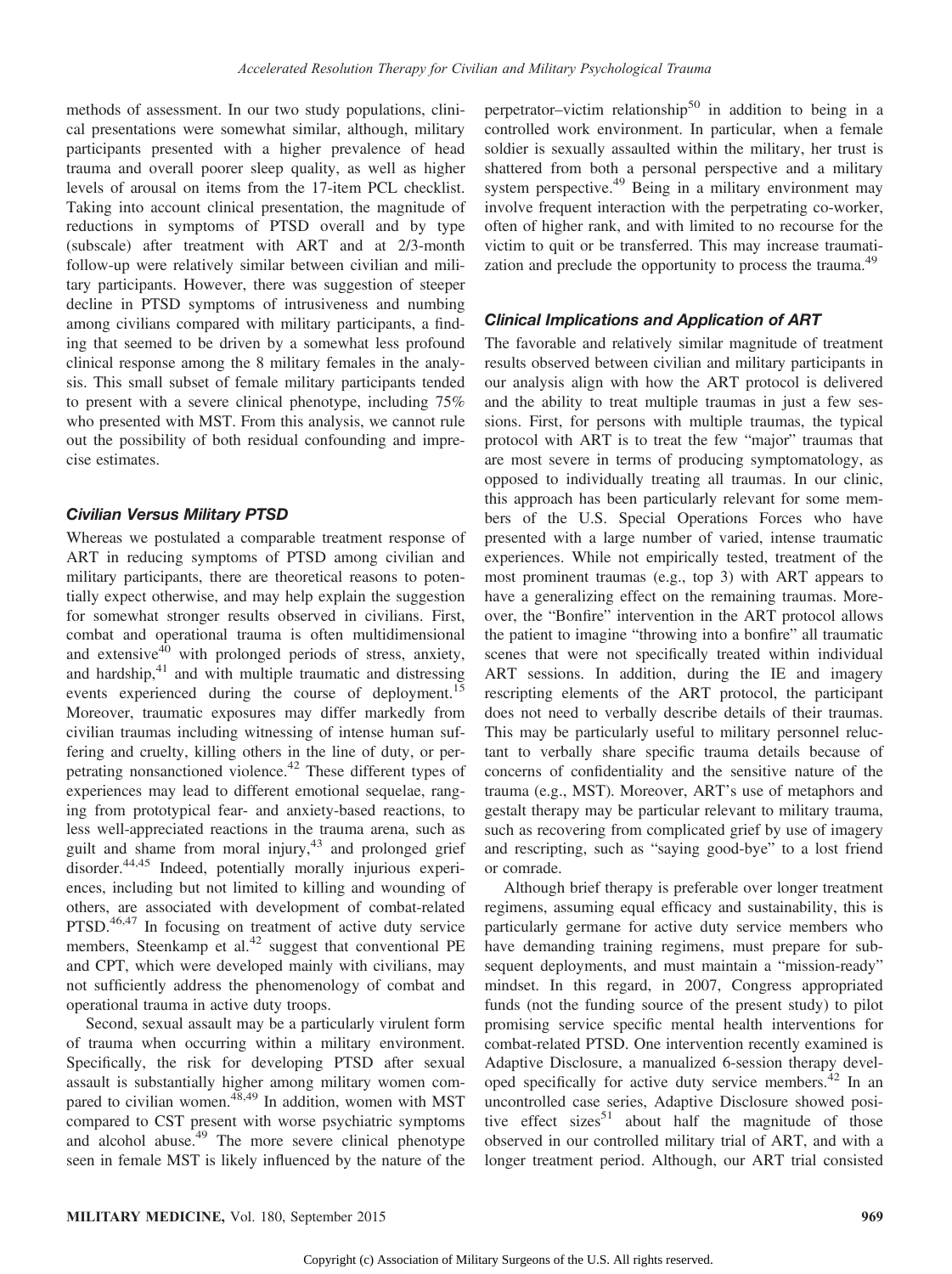primarily of veterans and only a few active duty service members, this comparison across published studies provide a rationale for evaluation of ART in a controlled trial among active duty service members.

# Strengths and Limitations

Strengths of the study include use of the same treatment protocol, same clinicians, and similar assessment instruments among both civilian and military participants. In addition, the founder (L.R) and lead ART trainer (A.S.) were not involved in outcome assessment to eliminate potential ascertainment bias. A limitation is the small number of female military personnel and corresponding relatively small number of male civilian personnel in the analysis. Thus, estimates of treatment response by civilian versus military status, gender, and sexual trauma may be imprecise. In addition, in both studies, the ART intervention was not compared with an active psychotherapy regimen, and assessments were made on the basis of PTSD symptoms as opposed to formal diagnoses. Clinical presentation also differed somewhat between civilian and military participants. Finally, follow-up results from the civilian study are based on a 2-month posttreatment assessment compared with 3-month posttreatment assessment used in the military study, and with both periods of time, long-term sustainability of results cannot be concluded from this analysis.

# **Conclusions**

In an average of less than 4 treatment sessions, delivery of the ART protocol appears to result in clinically-meaningful reductions in symptoms of PTSD in civilian and military patients with a trend for a potential stronger result in civilians. This apparent trend may relate to unique characteristics of combat and operational trauma as well as differences in clinical presentation. Given limited recent controlled research among military populations, and that combatrelated trauma may differ markedly from civilian trauma in terms of frequency, intensity, and specific types of exposures, the favorable treatment response with ART among civilian and military participants provides a rationale for future controlled trials of ART versus current first-line evidence-based treatments (e.g., PE/CPT/EMDR) in both civilian and military populations.

# ACKNOWLEDGMENTS

Ms. Rosenzweig is the developer of ART and has a commercial interest. We thank the civilians and military personnel who participated. Written permission was obtained from persons named in the acknowledgment.

This article was developed through grant funding support from the U.S. Substance Abuse Mental Health Services Administration (SAMHSA) and the Army Medical Research and Materiel Command (USAMRMC), Telemedicine and Advanced Technology Research Center (TATRC); Contract W81XWH-10-1-0719. The sponsors had no role in the collection of study data or preparation, review, or approval of the manuscript.

## **REFERENCES**

- 1. American Psychiatric Association: Diagnostic and Statistical Manual of Mental Disorders, Ed 5. Washington, DC, American Psychiatric Publishing, 2013.
- 2. Kessler RC, Berglund PA, Chiu W-T, et al: The National Comorbidity Survey Replication (NCS-R): Cornerstone in improving mental health and mental health care in the United States. In: The WHO World Mental Health Surveys: Global Perspectives on the Epidemiology of Mental Disorders, 165–209. Edited by Kessler RC, Ustun TB. New York, Cambridge University Press, 2008.
- 3. Brewin CR: Risk factor effect sizes in PTSD: what this means for intervention. J Trauma Dissociation 2005; 6: 123–30.
- 4. Kessler RC, Chiu WT, Demler O, Walters EE: Prevalence, severity, and comorbidity of twelve month DSM-IV disorders in the National Comorbidity Survey Replication (NCS-R). Arch Gen Psychiatry 2005; 62: 617–27.
- 5. Kilpatrick DG, Resnick HS, Milanak ME, Miller MW, Keys KM, Friedman MJ: National estimates of exposure to traumatic events and PTSD prevalence using DSM-IV and DSM-5 criteria. J Trauma Stress 2013; 26: 537–47.
- 6. Boscarino JA, Adams RE: PTSD onset and course following the World Trade Center disaster: findings and implications for future research. Soc Psychiatry Psychiatr Epidemiol 2009; 44: 887–98.
- 7. Thomas JL, Wilk JE, Riviere LA, McGurk D, Castro CA, Hoge CW: Prevalence of mental health problems and functional impairment among active component and National Guard soldiers 3 and 12 months following combat in Iraq. Arch Gen Psychiatry 2010; 67: 614–23.
- 8. Kok BC, Herrell RK, Thomas JL, Hoge CW: Posttraumatic stress disorder associated with combat service in Iraq or Afghanistan: reconciling prevalence differences between studies. J Nerv Ment Dis 2012; 200: 444–50.
- 9. Ramchand R, Schell TL, Karney BR, Osilla KC, Burns RM, Caldarone LB: Disparate prevalence estimates of PTSD among service members who served in Iraq and Afghanistan: possible explanations. J Trauma Stress 2010; 23: 59–68.
- 10. Richardson LK, Frueh BC, Acierno R: Prevalence estimates of combat-related PTSD: critical review. Aust N Z J Psychiatry 2010; 44: 4–19.
- 11. Kang HK, Natelson BH, Mahan CM, Lee KY, Murphy FM: Posttraumatic stress disorder and chronic fatigue syndrome-like illness among Gulf War veterans: a population-based survey of 30,000 veterans. Am J Epidemiol 2003; 157: 141–8.
- 12. Kulka RA, Schlenger WE, Fairbank JA, et al: Trauma and the Vietnam War Generation: Report of Findings from the National Vietnam Veterans Readjustment Study. New York, Brunner Mazel, 1990.
- 13. Schell TL, Marshall GN: Survey of Individuals Previously Deployed for OEF/OIF. Santa Monica, CA, RAND Corporation, 2008. Available at http://georgiadisaster.info/Military/MilitaryIWW/RAND\_IWW\_14- Chapter%204.pdf; accessed March 3, 2014.
- 14. Dohrenwend BP, Turner JB, Turse NA, Adams BG, Koenen KC, Marshall R: The psychological risks of Vietnam for U.S. veterans: a revisit with new data and methods. Science 2006; 313: 979–82.
- 15. Hoge CW, Castro CA, Messer SC, McGurk D, Cotting DI, Koffman RL: Combat duty in Iraq and Afghanistan, mental health problems, and barriers to care. N Engl J Med 2004; 351: 13–22.
- 16. Tanielian T, Jaycox LH: Invisible Wounds of War: Psychological and Cognitive Injuries, Their Consequences, and Services to Assist Recovery. Santa Monica, CA, RAND Corporation, 2008.
- 17. Maguen S, Cohen B, Ren L, Bosch J, Kimerling R, Seal K: Gender differences in military sexual trauma and mental health diagnoses among Iraq and Afghanistan veterans with posttraumatic stress disorder. Womens Health Issues 2012; 22: e61–6.
- 18. Foa EB, Keane TM, Friedman MJ, Cohen JA: Effective Treatments for PTSD: Practice Guidelines from the International Society for Traumatic Stress Studies, Ed 2. New York, Guilford, 2008.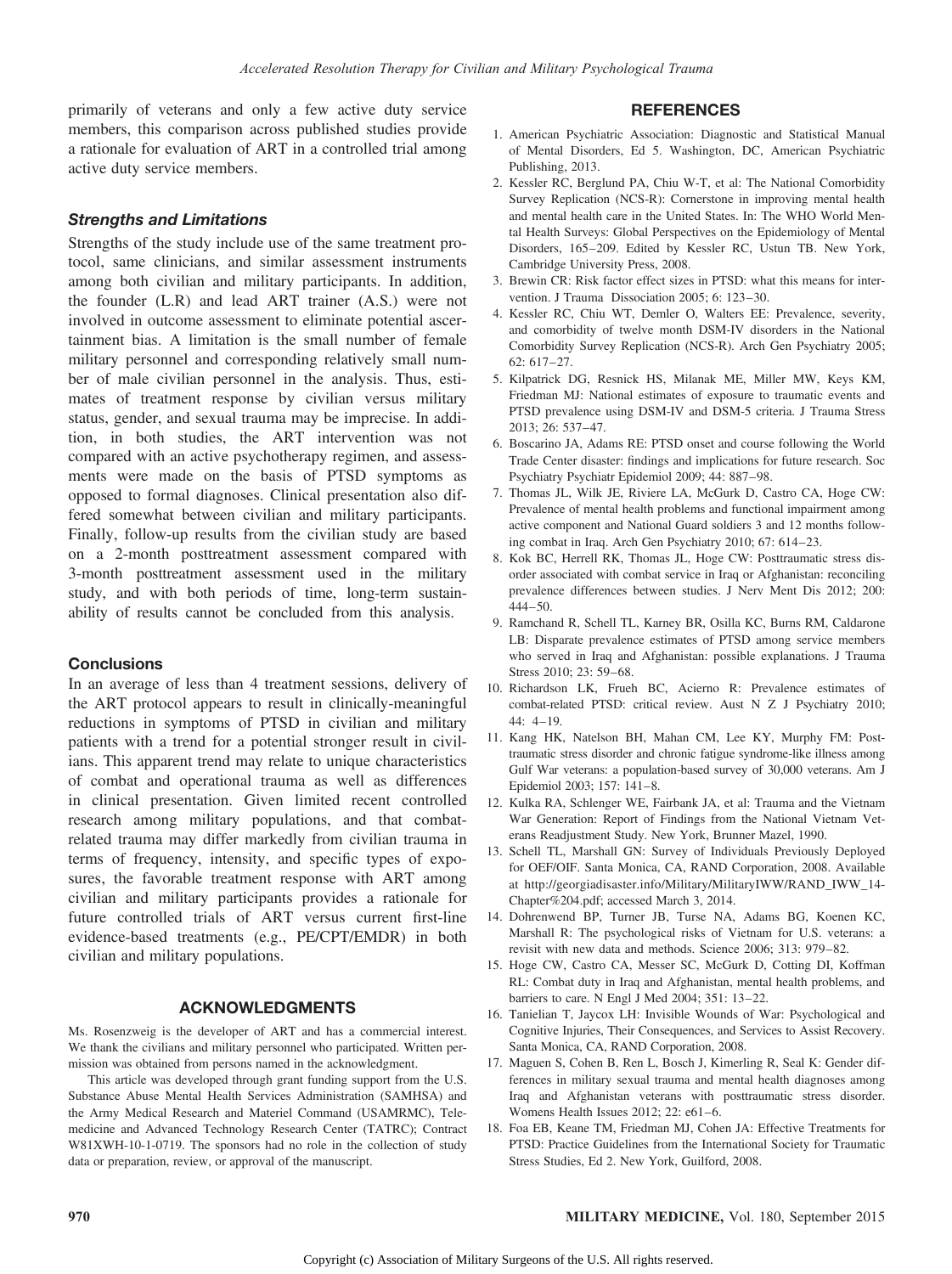- 19. Forbes D, Creamer M, Bisson JI, et al: A guide to guidelines for the treatment of PTSD and related conditions. J Trauma Stress 2010; 23: 537–52.
- 20. U.S. Department of Veterans Affairs. Management of Post-Traumatic Stress Disorder and Acute Stress Reaction, 2010. Available at http:// www.healthquality.va.gov/guidelines/MH/ptsd/; accessed September 6, 2014.
- 21. American Psychiatric Association. Practice Guideline for the Treatment of Patients with Acute Stress Disorder and Posttraumatic Stress Disorder. Arlington, VA, 2004. Available at http://psychiatryonline.org/ content.aspx?bookid=28&sectionid=1670530; accessed September 6, 2014.
- 22. National Institute for Health and Clinical Excellence. Post-traumatic stress disorder: the treatment of PTSD in adults and children. NICE Clinical Guidelines, No. 26. London, 2005.
- 23. Ballenger JC, Davidson JR, Lecrubier Y, et al: Consensus statement update on posttraumatic stress disorder from the international consensus group on depression and anxiety. J Clin Psychiatry 2004; 65(Suppl 1): 55–62.
- 24. Foa EB, Hembree EA, Rothbaum BO: Prolonged Exposure Therapy for PTSD: Emotional Processing of Traumatic Experiences Therapist Guide. New York, Oxford University Press, 2007.
- 25. Nemeroff CB, Bremner JD, Foa EB, Mayberg HS, North CS, Stein MB: Posttraumatic stress disorder: a state-of-the-science review. J Psychiatr Res 2006; 40: 1–21.
- 26. Resick PA, Schnicke MK: Cognitive processing therapy for sexual assault victims. J Consult Clin Psychol 1992; 60: 748–56.
- 27. Resick PA, Williams LF, Suvak MK, Monson CM, Gradus JL: Longterm outcomes of cognitive-behavioral treatments for posttraumatic stress disorder among female rape survivors. J Consult Clin Psychol 2012; 80: 201–10.
- 28. Friedman MJ. Post-Traumatic Stress Disorder: The Latest Assessment and Treatment Strategies, Ed 3. Kansas City, Compact Clinicals, 2003.
- 29. Shapiro F: Eye Movement Desensitization and Reprocessing: Basic Principles, Protocols, and Procedures, Ed 2. New York, Guilford, 2001.
- 30. Becker CB, Zayfert C, Anderson E: A survey of psychologists' attitudes towards and utilization of exposure therapy for PTSD. Behav Res Ther 2004; 42: 277–92.
- 31. Kip KE, Elk CA, Sullivan KL, et al: Brief treatment of symptoms of post-traumatic stress disorder (PTSD) by use of Accelerated Resolution Therapy (ART). Behav Sci 2012; 2: 115–34. Available at http://www .mdpi.com/2076-328X/2/2/115; accessed March 3, 2013.
- 32. Kip KE, Rosenzweig L, Hernandez DF, et al: Randomized controlled trial of accelerated resolution therapy (ART) for symptoms of combatrelated post-traumatic stress disorder (PTSD). Mil Med 2013; 178: 1298–309.
- 33. Blanchard EB, Jones-Alexander J, Buckley TC, Forneris CA: Psychometric properties of the PTSD checklist (PCL). Behav Res Ther 1996;  $34.669 - 73$
- 34. National Center for PTSD. Using the PTSD Checklist for DSM-IV (PCL), 2014. Available at: http://www.ptsd.va.gov/professional/pages/ assessments/assessment-pdf/pcl-handout.pdf; accessed September 24, 2014.
- 35. Zimmerman M, Chelminski I: A scale to screen for DSM-IV Axis I disorders in psychiatric out-patients: performance of the Psychiatric Diagnostic Screening Questionnaire. Psychol Med 2006; 36: 1601–11.
- 36. Zimmerman M, Mattia JI: A self-report scale to help make psychiatric diagnoses: the Psychiatric Diagnostic Screening Questionnaire. Arch Gen Psychiatry 2001; 58: 787–94.
- 37. Kip KE, Shuman A, Hernandez DF, Diamond DM, Rosenzweig L: Case report and theoretical description of accelerated resolution therapy (ART) for military-related post-traumatic stress disorder. Mil Med 2014; 179: 31–7.
- 38. 2010 VA/DoD Clinical Practice Guideline for Management of Post-Traumatic Stress. 2010. Available at http://www.ptsd.va.gov/public/ treatment/therapy-med/prolonged-exposure-therapy.asp; accessed September 6, 2014.
- 39. Monson CM, Gradus JL, Young-Xu Y, Schnurr PP, Price JL, Schumm JA: Change in posttraumatic stress disorder symptoms: do clinicians and patients agree? Psychol Assess 2008; 20: 131–8.
- 40. Litz BT: Early intervention for trauma: where are we and where do we need to go? A commentary. J Trauma Stress 2008; 21: 503–6.
- 41. King DW, King LA, Gudanowski DM, Vreven DL: Alternative representations of war zone stressors: relationships to posttraumatic stress disorder in male and female Vietnam veterans. J Abnorm Psychol 1995; 104: 184–95.
- 42. Steenkamp MM, Litz BT, Gray MJ, et al: A brief exposure-based intervention for service members with PTSD. Cogn Behav Pract 2011; 18: 98–107.
- 43. Litz BT, Stein N, Delaney E, et al: Moral injury and moral repair in war veterans: a preliminary model and intervention strategy. Clin Psychol Rev 2009; 29: 695–706.
- 44. Neria Y, Litz BT: Bereavement by traumatic means: the complex synergy of trauma and grief. J Loss Trauma 2004; 9: 73–87.
- 45. Prigerson HG, Horowitz MJ, Jacobs SC, et al: Prolonged grief disorder: psychometric validation of criteria proposed for DSM-V and ICD-11. PLoS Med 2009; 6(8).
- 46. Fontana A, Rosenheck R: A model of war zone stressors and posttraumatic stress disorder. J Trauma Stress 1999; 12: 111–26.
- 47. MacNair RM: Perpetration-induced stress in combat veterans. Peace Confl 2002; 8: 63–72.
- 48. Himmelfarb N, Yaeger D, Mintz J: Posttraumatic stress disorder in female veterans with military and civilian sexual trauma. J Trauma Stress 2006; 19: 837–46.
- 49. Suris A, Lind L, Kashner TM, Borman PD: Mental health, quality of life, and health functioning in women veterans: differential outcomes associated with military and civilian sexual assault. J Interpers Violence 2007; 22: 179–97.
- 50. Bownes IT, O'Gorman EC, Sayers A: Assault characteristics and posttraumatic stress disorder in rape victims. Acta Psychiatr Scand 1991; 83: 27–30.
- 51. Gray MJ, Schorr Y, Nash W, et al: Adaptive disclosure: an open trial of a novel exposure-based intervention for service members with combatrelated psychological stress injuries. Behav Ther 2012; 43: 407–15.